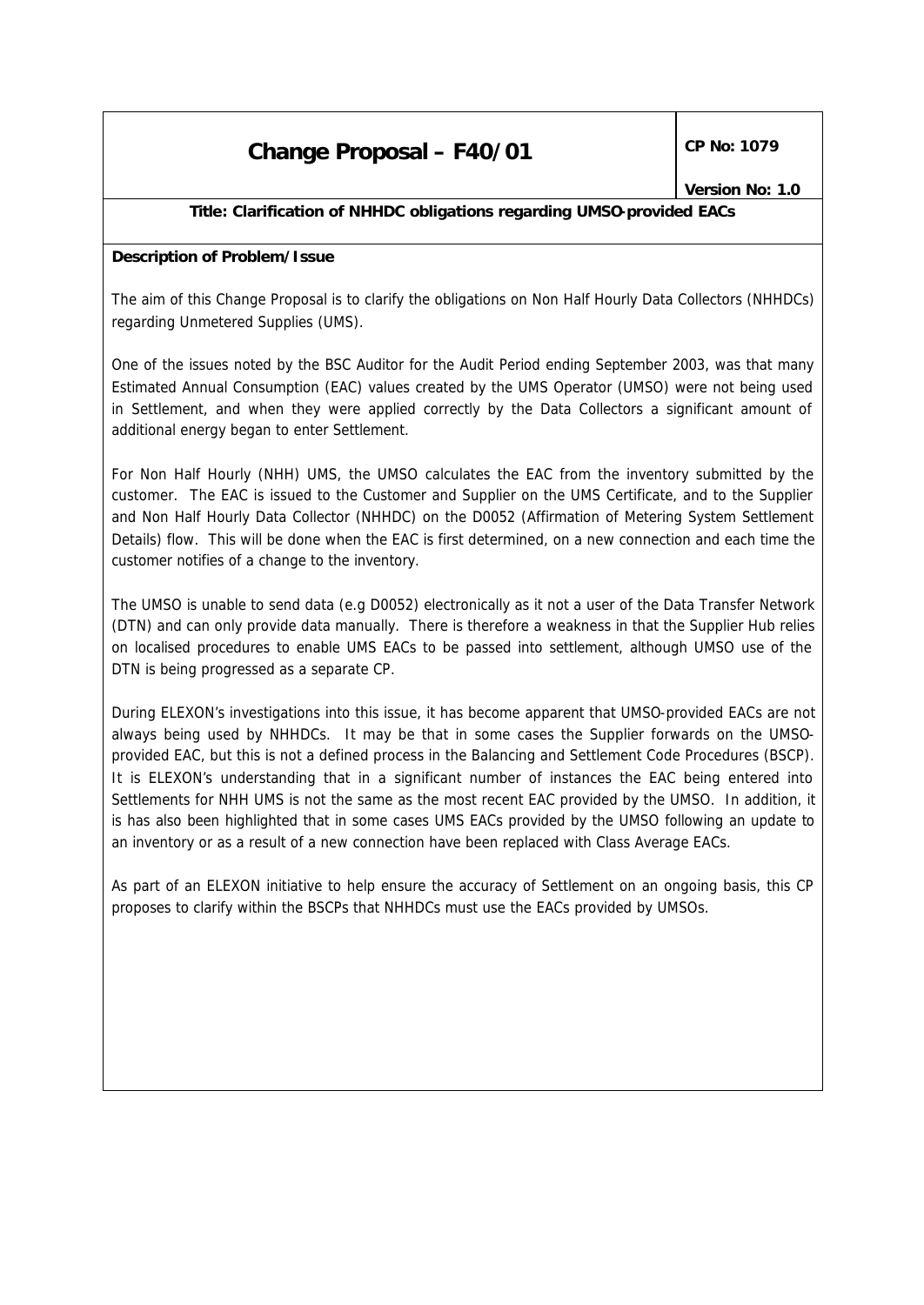## **Change Proposal – F40/01** CP No: 1079

**Proposed Solution(s)** *(mandatory by originator)*

BSCP504 'Non Half Hourly Data Collection for SVA Metering Systems Registered in SMRS'

- ß Introduce the concept of a UMSO
- add a new footnote to 3.2.1.1: *"Where a D0052 Affirmation of Metering System Settlement Details, electronic or otherwise, is received from the UMSO, this value must be sent to the NHHDA on a D0019 Metering System EAC/AA Data for use in Settlement."*
- ß Add into section 3.4.1 "NHHDC Collects and Sends consumption / Generation Data", in 3.4.1.1, as appropriate UMSO to send NHHDC UMS EAC via the D0052.

### PSL120 'Party Service Line for Non Half Hourly Data Collection

Section 1.4.1.4: The following changes should be made 'The Non Half Hourly Data Collector shall record, in sufficient time to enable such Estimated Annual Consumption to be included in the Initial Volume Allocation Run for the relevant effective date to which such information relates, the Estimated Annual Consumption for Unmetered Supplies provided be the Unmetered Supplies Operator and any subsequent changes thereto as notified to the Non Half Hourly Data Collector by the Unmetered Supplies Operator. The Non Half Hourly Data Collector shall not replace the value of the Estimated Annual Consumption held for any Unmetered Supplies Equipment unless instructed to by the UMSO.'

### **Justification for Change** *(mandatory by originator)*

NHHDCs not using UMSO-provided EACs will cause Settlement to be inaccurate. Feedback from participants suggests that NHHDCs are not always using the UMSO-provided EAC, and that this is happening in a considerable number of instances. The BSC Auditor noted inaccurate UMS EACs within his Report. This CP is part of the activities ELEXON are undertaking to address the Audit issue.

Whilst many of the UMS connections have very low loads, as a whole the UMS consumption is significant (around 3.3TWh per annum, 1.5TWh of which is NHH), so where many errors are entering Settlement there could be a significant impact on Suppliers through Group Correction Factor leading to misallocation of energy.